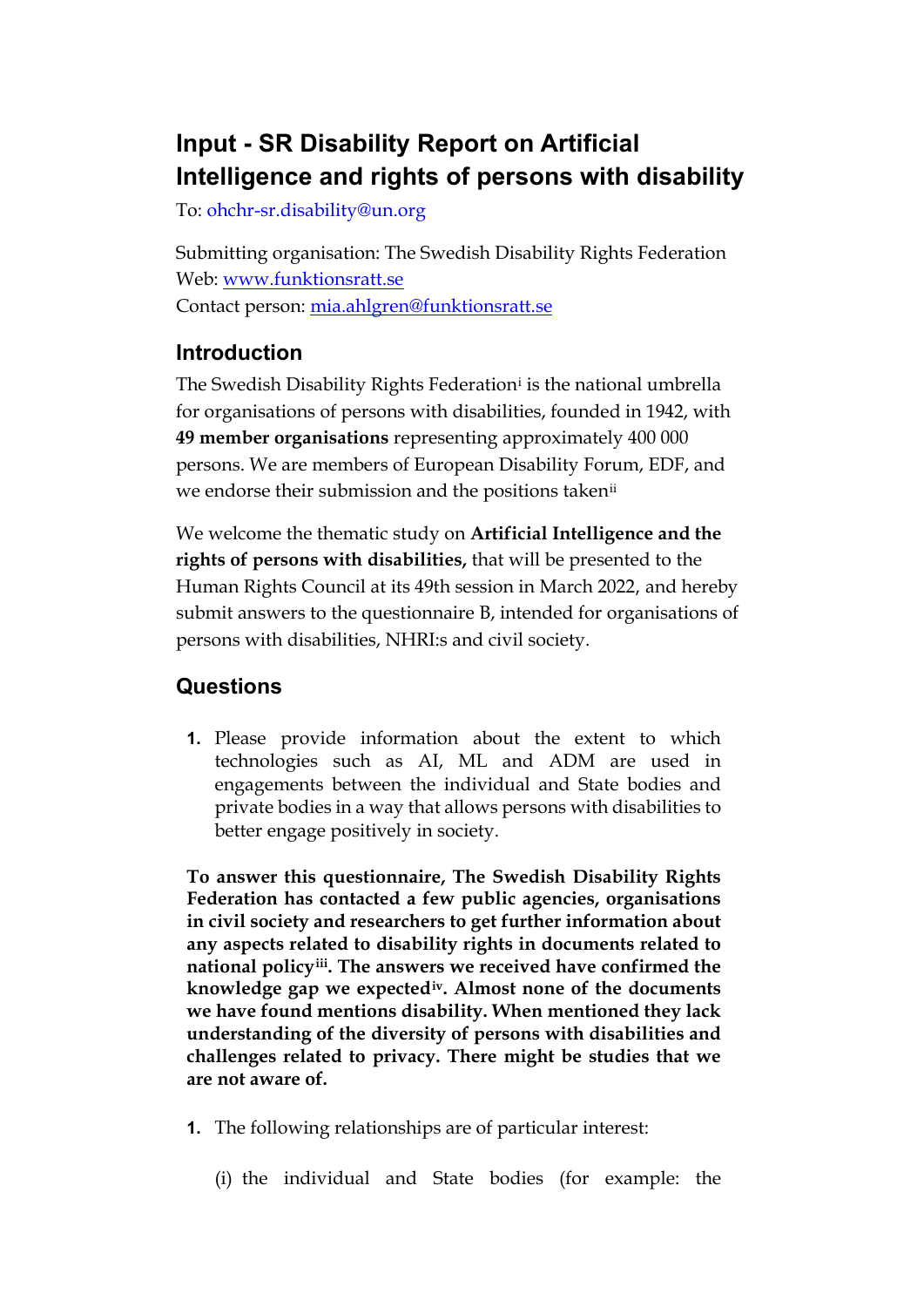distribution of social advantages, the determination of appropriate taxation/monitoring for taxation fraud, security including border control, the determination/monitoring of immigration status, humanitarian responses including during times of military conflict);

**State budget to detect and prevent fraud of welfare benefits is increasing[v,](#page-5-4) not clear how much is used for AI, but there is already extensive use of AI, and exchange of data between Public Agencies. We have not found information about persons with disabilities and consent to share data. The Swedish Social Insurance Agency and The Swedish Tax Agency[vi](#page-5-5) are using AI to prevent fraud.**

(ii) consumers and providers of goods and services (for example: advertising, pricing, accessing goods and services, paying for goods and services, the trend toward e-platforms to replace traditional service provision, and the development of appropriate products and services);

**We have been in contact with Swedish Consumers[vii](#page-5-6) who are active in the area of Artificial Intelligence with the European organisation BEUC[viii](#page-5-7) and on national level. We find arguments for protection from discrimination etc, but not specific mentioning of disability.**

(iii) workers/employees and employers (for example: recruitment, access to decent work, access to work, reasonable adjustments and other accommodations, health and safety monitoring and support, training and personal development, and disciplinary and termination procedures);

**We contacted The Swedish Public Employment Agency as they are presenting more use of AI[ix](#page-5-8), partly explained by budget cuts (and related to privatisation). ADM is used to help decide on individual support to get a job, text analysis of job ads and CV to decide need for training and to detect discrimination. The Agency expresses high hope that AI will help personalize support, and state it can include 60 variables, but so far the reports we have seen does not understand the challenges with personalisation and classification in relation to the human diversity of disability[x](#page-6-0). It is difficult to analyse effects related to disability without independent research. There has been critique of accuracy of the system for assessing**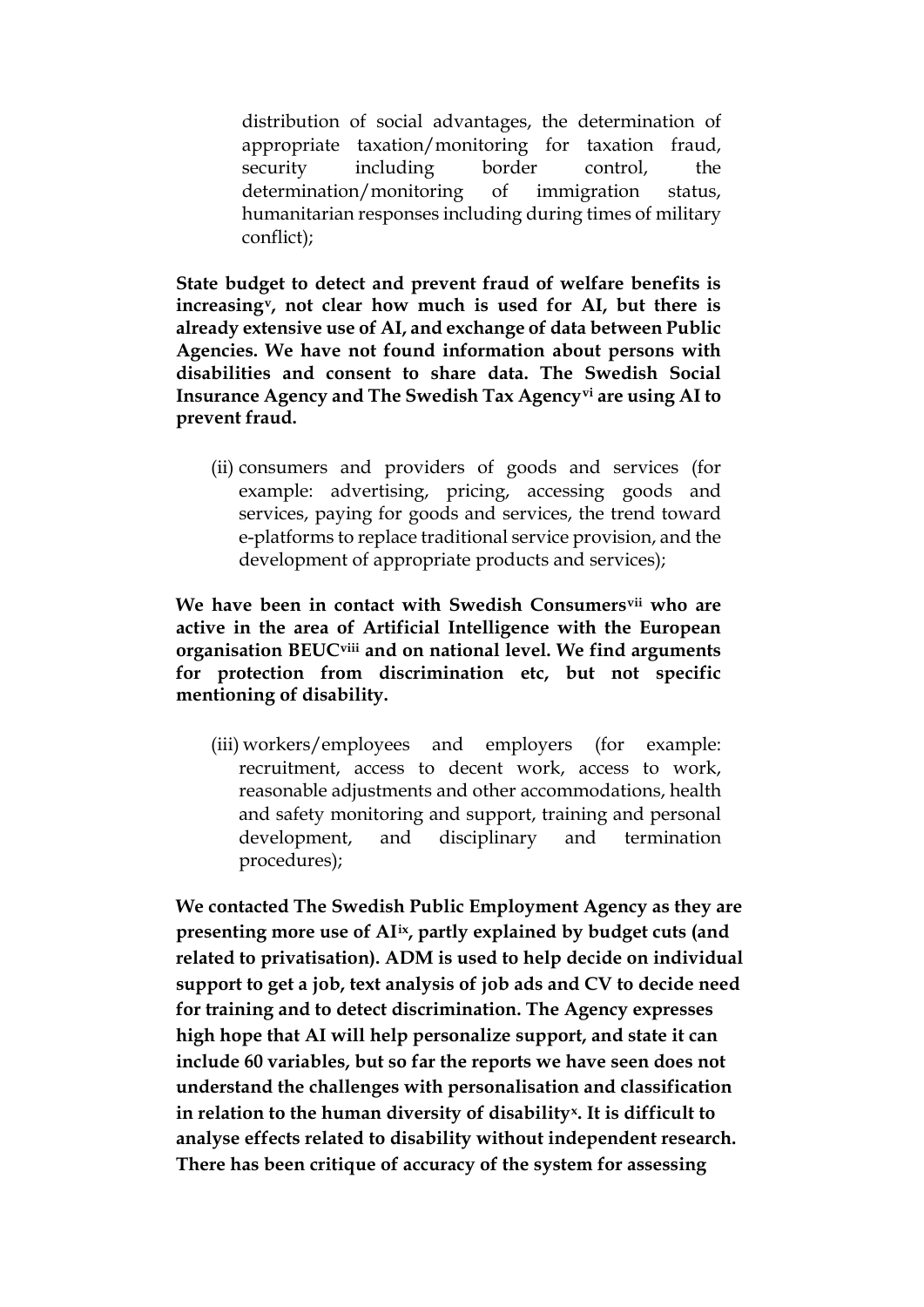**support among staff at the Public Agency[xi](#page-6-1). Data is also collected by the Swedish Public Employment Agency in a register with different impairments used to allow support or right to assistive technology, but we do not know how it is shared or used for AI, ML or ADM[xii](#page-6-2).** 

**We have no report to which extent use of AI for recruitment in private sector. We are aware of bias, and tests that exclude persons with disabilities. But how to know if you are excluded because of an algorithm, if you do not know it exists? There is need for further research on the risks of exclusion of persons with disabilities when AI is used for employment.**

(iv) learners and the providers of education (for example: the development of equal access to education, inclusive education, and to information, in particular in identifying and remedying deficits in access, providing specific accommodations for persons with disabilities, raising the quality of education, and the utility, relevance, and reliability, of information); and

**Many organisations of persons with disabilities and the National Agency for Special Needs Educations, SPSM are working to get better statistics to fulfil the right to education for persons with disabilities[xiii](#page-6-3). Protecting sensitive data is raised as a barrier by the Swedish National School agency and complexity of consent from children to use data that in cases where there is a risk for identification of individuals.** 

**The first European GDPR fine was related to facial recognition used for school attendance in Sweden.[xiv](#page-6-4) We have found an article about AI in schools for automatic accommodation to individual need for support. But, again, without any explicit mentioning of disability.**

(v) individuals and their right to live independently and being included in the community (for example: policies and practices in support of independent living, including access to appropriate housing, essential services, healthcare, transport, and financial security).

**Municipalities are using Automated Decision Making, ADM for income support. The municipality of Trelleborg use of ADM has gained a lot of attention[xv](#page-6-5). But we have not found any study with the perspective of users with disabilities. We know for example that automatic speech recognition in Swedish has improved, but**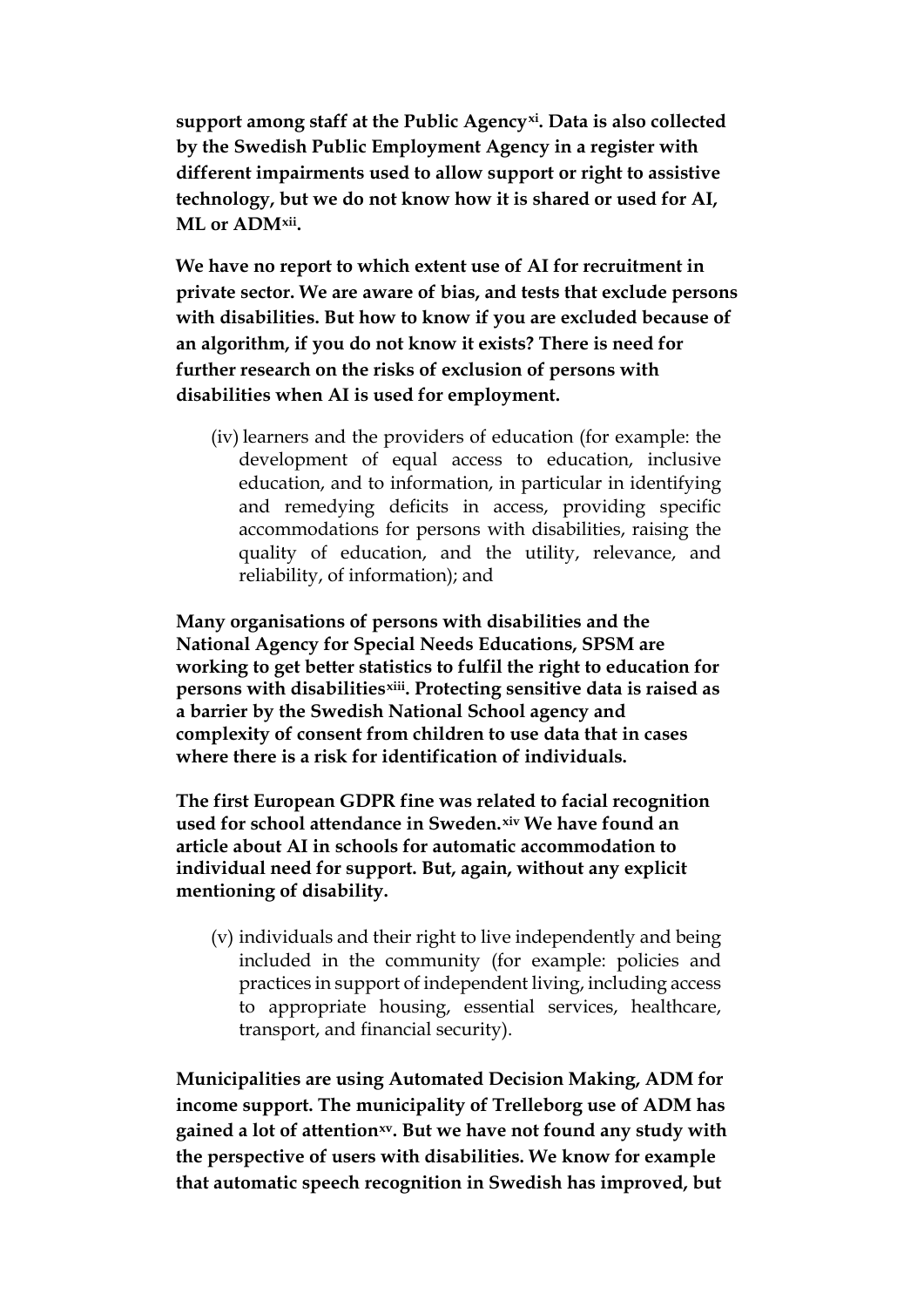**still very far behind bigger languages, to allow persons with speech impairments or another native language than Swedish, to interact with a robot. Another issue is of course effects for persons with cognitive and/or psychosocial disabilities.**

**2.** Please provide information about the extent to which technologies such as AI, ML and ADM pose a risk to the rights of persons with disabilities when deployed in relation to the areas highlighted in question 1.

**Thanks to researchers like Jutta Treviranus[xvi,](#page-6-6) we are aware of the risks for discrimination when AI, ML and ADM are used, because of the great diversity of persons with disabilities, and multiple layers of a persons´ identity. There are huge risks related to privacy, discrimination etc that remain hidden, because of lack of awareness. We need laws that protect persons with disabilities from algorithmic discrimination.**

**3.** Please provide information on any formal complaints, official investigations, and related jurisprudence arising from allegations of discrimination against persons with disabilities in relation to the matters highlighted in response to question  $\mathcal{P}$ 

#### **We are not aware of any case related to AI apart from the municipality of Trelleborg mentioned earlier but it is not related to disability.**

**4.** Please provide information about all relevant criminal and civil laws, codes, regulatory mechanisms, cases and other determinations that address the rights of persons with disabilities and the matters highlighted in response to question 2.

**The European process to propose a regulation for AI has been sent for national consultation[xvii](#page-6-7). In the case of the EU regulation, we endorse the positions from EDF, mentioned in the introduction. We need protection from algorithmic discrimination and impact assessments of human rights, including universal design, before new technologies are introduced.**

**5.** Please explain the effectiveness of these laws, codes and regulatory mechanisms in relation to the protection and advancement of the rights of persons with disabilities (for example: the reach of those rights, access to courts and tribunals and other enforcement mechanisms).

#### **There is almost a total lack of enforcement of laws related to**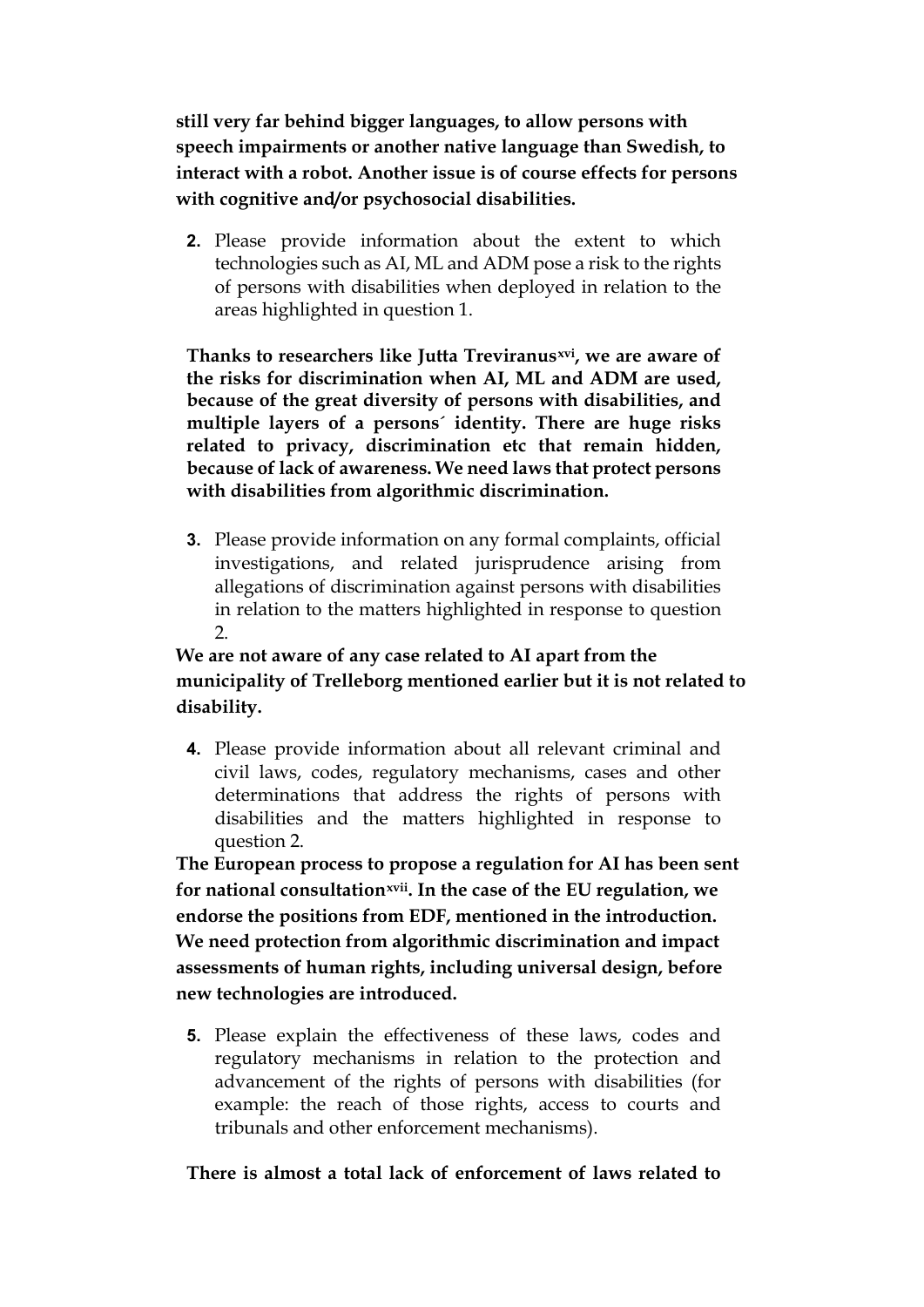**rights of persons with disabilities in Sweden. The responsibility of services to citizens, although financed with tax, is fragmented between private and public organisationsxviii[.](#page-6-8)  Each monitoring public agency can decide themselves on complaint mechanisms, It is not effective, and puts extra load on persons with disabilities to navigate the system. Access to justice is extremely difficult.[xix](#page-6-9)**

**6.** Please provide information on the extent to which persons with disabilities, civil society and organizations of persons with disabilities (OPDs) are consulted and participate in the development of policy and practices in relation to the matters outlined in questions 1 to 2 and the extent to which they are included on the same basis as others.

**We are not consulted. There is general lack of understanding CRPD, also article 4,3 and general comment 2 and 7. We have found no research with disability rights perspective or universal design UD (article 4) even if UD is mentioned in the government bill from 2017. We asked the minister for digitalisation about AI and disability rights[xx](#page-6-10), but the reply gave positions rather than concrete actions[xxi](#page-6-11). We have also searched for mentioning of disability in the reports and new assignments to public agencies, but not found anything.**

**With limited resources it is hard to get enough knowledge about AI in civil society. We organised a seminar in 2019 with the researcher Jutta Treviranus participating online with participants from the public sector called AI that does not discriminate**[xxii](#page-6-12)**. We also attended some meetings of one of many networks, the initiative "AI agenda for Sweden". Civil society was represented by a researcher, a big international retail company, a business consultant, and a representative from our organisation. There were many other groups in the network consisting mainly of industry driven by commercial interests. The imbalance of power and the proposed text led to the decision that we could not endorse the conclusions in the AI Agendaxxii[i](#page-6-13) We proposed financing of courses on AI and disability rights that could be widely spread.**

**We represented EDF at the Fundamental Rights Forum 2021 in a session called Civic voice in AI regulation debate[xxiv.](#page-6-14) EU funding for research must be used in line with CRPD. Resources for full and effective involvement of OPD:s in line with CRPD general comment 7 are needed. Legislation on public procurement must also be updated. Maybe AI and ML could be used for monitoring of discrimination, accessibility to achieve better enforcement.**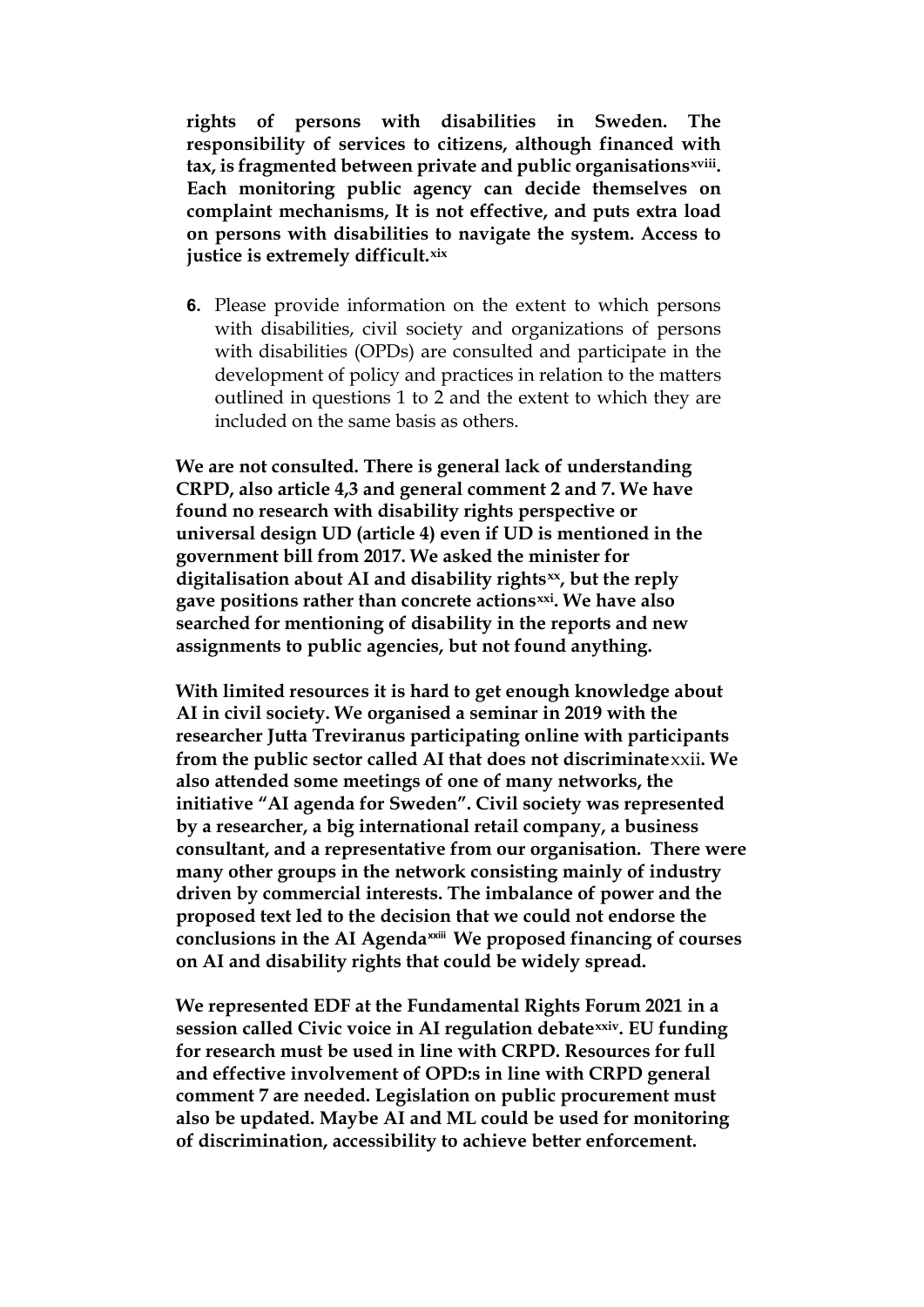<span id="page-5-0"></span>The Swedish Disability Rights Federation

i The Swedish Disability Rights Federation, founded in 1942, is an active member of European Disability Forum and the coordinating organisation for CRPD reporting within the network of Human rights within the United Nations Association of Sweden. <http://funktionsratt.se/om-oss/in-english/>

i Government measures to strengthen LBTQ rights collected 2nd of July 2019 [https://www.government.se/articles/2018/07/chronological-overview-of-lgbt](https://www.government.se/articles/2018/07/chronological-overview-of-lgbt-persons-rights-in-sweden/)[persons-rights-in-sweden/](https://www.government.se/articles/2018/07/chronological-overview-of-lgbt-persons-rights-in-sweden/)

<span id="page-5-1"></span>ii The European Disability Forum reports and submissions relevant to AI. [Powering Inclusion: Artificial Intelligence and Assistive Technology,](https://edf-feph.us9.list-manage.com/track/click?u=865a5bbea1086c57a41cc876d&id=31d8c4dc3a&e=6f319a5dc5) [Red lines](https://edf-feph.us9.list-manage.com/track/click?u=865a5bbea1086c57a41cc876d&id=fa4bb81bf7&e=6f319a5dc5)  [for the use of Artificial Intelligence,](https://edf-feph.us9.list-manage.com/track/click?u=865a5bbea1086c57a41cc876d&id=fa4bb81bf7&e=6f319a5dc5) EDF response [to the European](https://edf-feph.us9.list-manage.com/track/click?u=865a5bbea1086c57a41cc876d&id=0f72b2b3fa&e=6f319a5dc5)  Commission's public consultation for its [White Paper on Artificial Intelligence](https://edf-feph.us9.list-manage.com/track/click?u=865a5bbea1086c57a41cc876d&id=0f72b2b3fa&e=6f319a5dc5)  [\(AI\),](https://edf-feph.us9.list-manage.com/track/click?u=865a5bbea1086c57a41cc876d&id=0f72b2b3fa&e=6f319a5dc5) [EDF Plug and Pray report on emerging technologies](https://edf-feph.us9.list-manage.com/track/click?u=865a5bbea1086c57a41cc876d&id=9927c6feb5&e=6f319a5dc5)

<span id="page-5-2"></span>iii Examples of documents in Sweden that we have checked with no mentioning of disability are: The government report National approach to Artificial Intelligence 2018[,https://www.regeringen.se/4aa638/contentassets/a6488ccebc6f418e9ada18b](https://www.regeringen.se/4aa638/contentassets/a6488ccebc6f418e9ada18bae40bb71f/national-approach-to-artificial-intelligence.pdf) [ae40bb71f/national-approach-to-artificial-intelligence.pdf](https://www.regeringen.se/4aa638/contentassets/a6488ccebc6f418e9ada18bae40bb71f/national-approach-to-artificial-intelligence.pdf) More reports without any reference to disability on reports from public agencies: [https://www.digg.se/om-oss/regeringsuppdrag/avslutade](https://www.digg.se/om-oss/regeringsuppdrag/avslutade-regeringsuppdrag/oppna-data-datadriven-innovation-och-ai#referensgrupp_inom_ai)[regeringsuppdrag/oppna-data-datadriven-innovation-och](https://www.digg.se/om-oss/regeringsuppdrag/avslutade-regeringsuppdrag/oppna-data-datadriven-innovation-och-ai#referensgrupp_inom_ai)[ai#referensgrupp\\_inom\\_ai](https://www.digg.se/om-oss/regeringsuppdrag/avslutade-regeringsuppdrag/oppna-data-datadriven-innovation-och-ai#referensgrupp_inom_ai) <https://smer.se/teman/artificiell-intelligens/> [https://www.scb.se/contentassets/4d9059ef459e407ba1aa71683fcbd807/uf0301\\_2](https://www.scb.se/contentassets/4d9059ef459e407ba1aa71683fcbd807/uf0301_2019a01_br_xftbr2001.pdf)  $019a01$  br xftbr2001.pdf [https://www.riksrevisionen.se/download/18.51e04443175c872ce6b29469/160569](https://www.riksrevisionen.se/download/18.51e04443175c872ce6b29469/1605694925646/RiR%202020_22%20Anpassad.pdf) [4925646/RiR%202020\\_22%20Anpassad.pdf](https://www.riksrevisionen.se/download/18.51e04443175c872ce6b29469/1605694925646/RiR%202020_22%20Anpassad.pdf)

<span id="page-5-3"></span>iv We informed key persons in research related to responsible AI of this study, and asked for help to find relevant studies. The answer was that they could not help and confirmed knowledge gap, despite financing of research from different sources among those the Wallenberg Program on Humanaties and Society for AI, Automonous Systems and Software<https://wasp-sweden.org/>

<span id="page-5-4"></span><sup>v</sup> Budget for fraud prevention in social security system

[https://www.regeringen.se/pressmeddelanden/2021/09/statlig-offensiv-mot](https://www.regeringen.se/pressmeddelanden/2021/09/statlig-offensiv-mot-fusk-och-valfardsbrottslighet-i-regeringens-hostbudget/)[fusk-och-valfardsbrottslighet-i-regeringens-hostbudget/](https://www.regeringen.se/pressmeddelanden/2021/09/statlig-offensiv-mot-fusk-och-valfardsbrottslighet-i-regeringens-hostbudget/)

<span id="page-5-5"></span>vi Article on AI in Public Agencies work on fraud prevention 2020 <https://sverigesradio.se/artikel/7524761> and committee report to the Parliament in 2019<https://data.riksdagen.se/fil/34F18C68-186C-42AF-A1EC-BA9EB549355B> vii Reports on AI mentioning discrimination, but not specifically disability

<span id="page-5-6"></span>[https://www.sverigeskonsumenter.se/vad-vi-gor/digital-sakerhet-och](https://www.sverigeskonsumenter.se/vad-vi-gor/digital-sakerhet-och-integritet/overvakningsbaserad-reklam/manipulation-diskriminering/)[integritet/overvakningsbaserad-reklam/manipulation-diskriminering/](https://www.sverigeskonsumenter.se/vad-vi-gor/digital-sakerhet-och-integritet/overvakningsbaserad-reklam/manipulation-diskriminering/)

<span id="page-5-7"></span>viii Report from Swedish consumers [https://www.sverigeskonsumenter.se/vad-vi](https://www.sverigeskonsumenter.se/vad-vi-gor/digital-sakerhet-och-integritet/ai-som-konsumenten-kan-lita-pa/)[gor/digital-sakerhet-och-integritet/ai-som-konsumenten-kan-lita-pa/](https://www.sverigeskonsumenter.se/vad-vi-gor/digital-sakerhet-och-integritet/ai-som-konsumenten-kan-lita-pa/) and BEUC on Artificial Intelligence

<https://www.sverigeskonsumenter.se/media/kbgf3wya/beuc-ai.pdf>

<span id="page-5-8"></span>ix Presentation of the Swedish Public Employment Agency use of AI [https://www.youtube.com/watch?v=5il3vD4Oflc&list=PLW\\_9qN4TU\\_yc0XGswI](https://www.youtube.com/watch?v=5il3vD4Oflc&list=PLW_9qN4TU_yc0XGswIwlDpSsaoDbcTynx&index=3) [wlDpSsaoDbcTynx&index=3](https://www.youtube.com/watch?v=5il3vD4Oflc&list=PLW_9qN4TU_yc0XGswIwlDpSsaoDbcTynx&index=3)

Reports about evaluations of services with AI support, a [https://arbetsformedlingen.se/download/18.45f2840b17863cf8a232e3a/161823405](https://arbetsformedlingen.se/download/18.45f2840b17863cf8a232e3a/1618234051151/Traffsakerhet-i-bedomningen-av-arbetssokande.pdf) [1151/Traffsakerhet-i-bedomningen-av-arbetssokande.pdf](https://arbetsformedlingen.se/download/18.45f2840b17863cf8a232e3a/1618234051151/Traffsakerhet-i-bedomningen-av-arbetssokande.pdf)